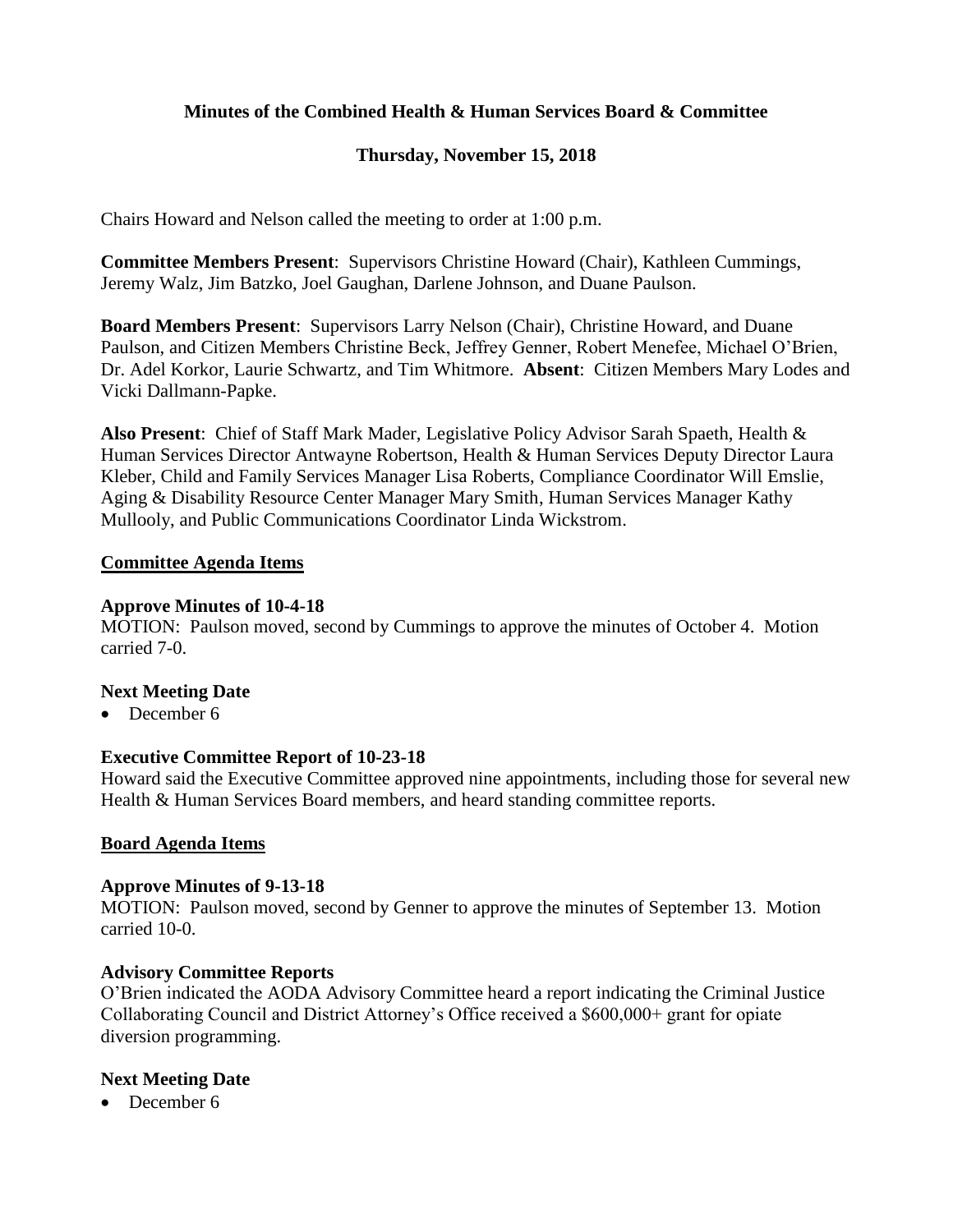### **Overview of Child Welfare Services (CPS) Caseload Size/Funding Study** *(Board and Committee)*

Roberts, Robertson, and Emslie were present to give an overview of this item. Copies of "County Perspectives and Recommendations to Address Wisconsin's Child Welfare Crisis", as presented at the Wisconsin County Human Services Association Annual Conference, were distributed. Staff gave background and discussed this statewide issue including out-of-home care growth and costs, reasons for caseload increases (e.g., drug and alcohol abuse), key state-level responsibilities, federal mandates and performance requirements for federal funding, a broken cost sharing framework, current state and county contributions, local budget and service impacts statewide, national research and key takeaways (e.g., performance, liability exposure), a lack of standards and study recommendations in Wisconsin and proposed caseload standards adopted by WCHSA, and 2019- 2021 budget request (increase Children & Family Aids by \$30 million annually to be used by counties).

Roberts discussed Child Protective Services what has been referred to as a crisis in Wisconsin. In some areas of the state, the number of children taken into custody has tripled. The number of cases referred to CPS has increased 654% and CPS workers are carrying much higher caseloads than national standards. There has been an 18% increase in out-of-home care costs (2013-2017) in Waukesha County and many other counties have seen even more dramatic increases. The median length of time children were in out-of-home care increased 127% from 2011 to 2016. The opioid and meth epidemics have overwhelmed the child welfare system in many parts of Wisconsin and the number of cases dealing with AODA issues was 54.05%. The Child Protective Services Caseload Study Committee consists of 17 county human services directors and managers. Regarding State and County contributions, State Children and Family aids increased 9% (2009- 2018) while the County tax levy increased 35% (2011-2016). An Illinois study found that investments in low caseloads was offset by reduced child removal, reductions in residential placements, and shorter lengths of stay in foster care. Roberts discussed liability exposure and said of the 32 states which were the subject of class action lawsuits between 1995 and 2005, 64% required defendants to address issues concerning caseworkers, such as adequate staffing, maximum caseloads, and enhanced training and supervision. Compared with states with county-administered CPS systems, Wisconsin is an outlier in lacking either caseload standards, studies or recommendations. Roberts went on to review the caseload standards developed by WCHSA which will be used to inform policymakers on the importance of maintaining appropriate CPS staffing levels and calculate the level or resources required for counties to begin moving toward the standards.

## **Approve updated Children and Family Advisory Committee Bylaws** *(Board)*

This item was held over to a future meeting as they have not been completed.

## **Approve 2019-2021 County Aging Plan** *(Committee)*

Smith reviewed the draft 2019-2021 County Plan on Aging as outlined which included information on verification of intent, the Executive Summary, organization and structure of the Aging Unit, public involvement in the developing the plan, goals for the plan period, coordination between Titles III and VI, compliance with Federal and State laws and regulations, and assurances. Smith highlighted the plan goals for each year which were also reviewed at an earlier meeting.

MOTION: Walz moved, second by Cummings to approve the 2019-2021 County Aging Plan as presented. Motion carried 7-0.